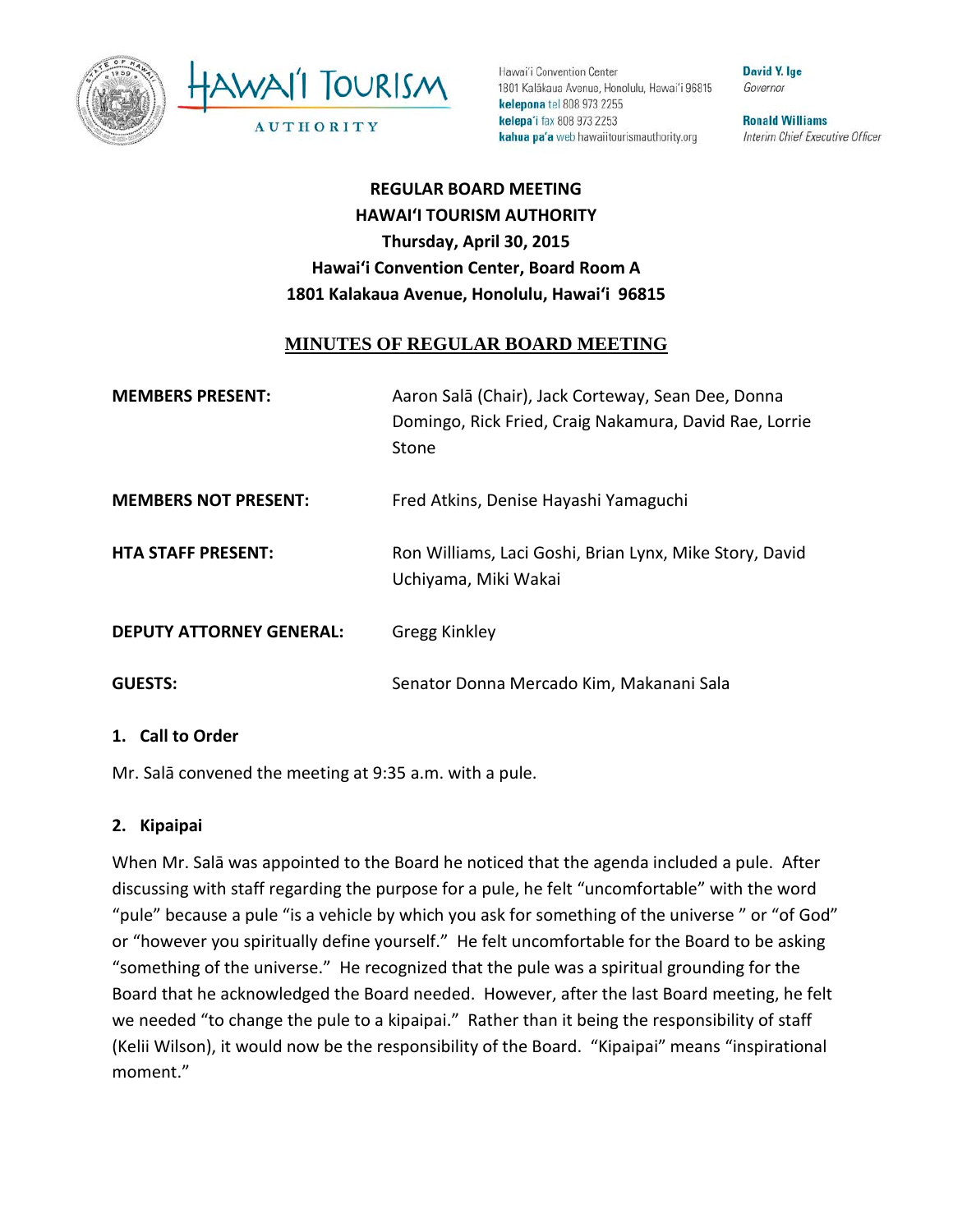Upon his appointment to replace Mr. Frank Hewitt, he was responsible for representing "the Hawaiian community, Hawaiian culture, and Hawaiian thinking on the Board." The Board was a very "well oiled machine." He noted the achievements of the HTA since beginning his term as a Board member and noted it was done with a Board that was "close knit." He expressed his excitement for the Board to "embark on a new journey" with the appointment of new Board members and a new strategic plan. He will be challenging himself and the Board to take a real "active interest in what we do as an authority moving forward." He displayed a slide depicting a poem entitled "Invictus." He read the poem aloud and offered it as his "inspirational moment for today."

Many of his friends expressed concern when he was appointed that he would "sell out" his "people" and was considering leaving the Board. He subsequently met with his Kapuna and had many discussions with Ron Williams, Mike McCartney, and Kelii Wilson to learn more about the HTA staff and the various festivals and product development programs funded by HTA. He felt like he was doing his job as a director. But he kept coming back to the "notion" of "Aloha," which may be defined as "alo" meaning present and "ha" meaning the breath you breathe through your nose that connects persons together. He displayed a slide depicting a picture of himself, his wife and two sons. He discussed the significance of his children's names and that the smile on his youngest five-year-old son is his "aloha" and the reason for him to exist. He sang his "favorite" song, Aloha No, which was danced to by his wife, Makanani Salā.

(Mr. Nakamura was present at this time.)

### **3. Approval of Minutes of Prior Board Meeting**

Mr. Dee made a motion, which was seconded by Ms. Domingo, to approve the minutes of the HTA Board meeting held on March 25, 2015. Ms. Domingo requested a correction to the minutes to reflect that she was not present at the Board meeting held on March 25, 2015. After Mr. Salā acknowledged her correction, Mr. Corteway made an amendment to the previous motion, which was seconded by Ms. Stone, to approve the minutes of the HTA Board meeting held on March 25, 2015, provided that the minutes shall be corrected to reflect the absence of Ms. Domingo at the meeting. All the Board members present without any further correction or objection unanimously approved the amended motion.

### **4. Review of Recent and Upcoming Permitted Interactions**

Mr. Dee reported that he met with Mr. Salā on April 22, 2015 and discussed music based initiatives and "Mele Mei" programing. They also had a discussion on an overview of the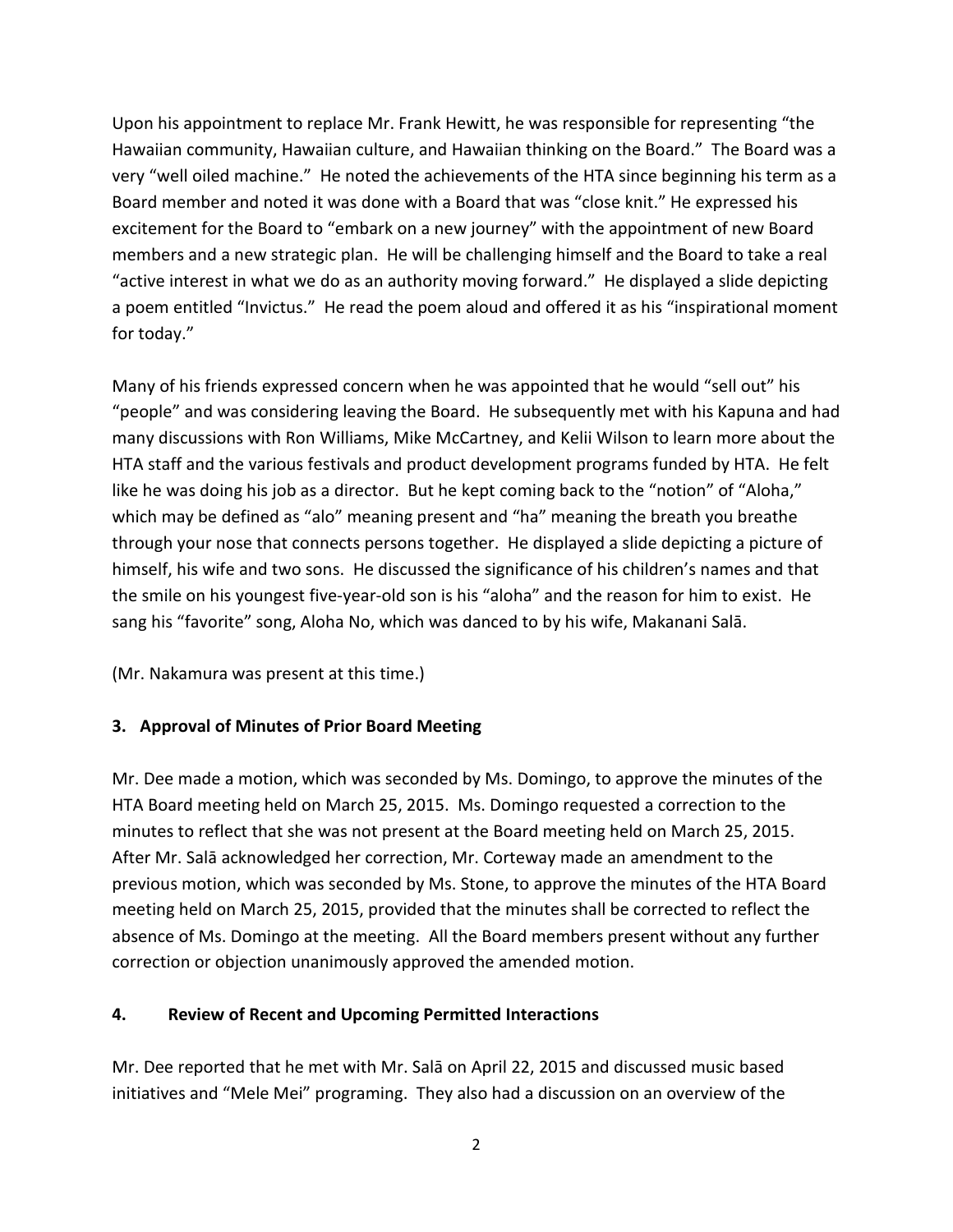strategic planning processes. Mr. Rae also reported that he met individually with Mr. Salā, Ms. Stone and Mr. Dee over the past two weeks to discuss the process on how to get the Board to move forward on a strategic plan.

There was no objection to Mr. Salā's request to take agenda item 7, Legislative Update, out of order and to discuss that agenda item at this time.

#### **7. Legislative Update**

Mr. Williams distributed the following documents for the Board members review and consideration: "2015 Legislative Session: HTA Bill Tracking List, Alive;" and, "2015 Legislative Session: HTA Bill Tracking List, Dead." In response to Ms. Stone's inquiry as to what are HTA's "actions" at this time on the bills and "what are we doing," Mr. Williams stated HTA submitted testimony on HB 444 regarding beach protection and anticipates passage. Regarding SB 283, HTA submitted "positive" testimony and anticipates passage on a bill related to the manner in which board members are nominated and appointed. HTA submitted testimony to SB 284 and requested HTA to be pulled out from the Turtle Bay conservation easement matter.

In regards to HB 169 relating to taxation on resort time-share rentals, HTA did not submit testimony and monitored the bill. After "rethinking" this bill, Mr. Williams stated he "probably made a mistake" by not submitting testimony. In response to Ms. Stone's inquiry whether HTA was continuing to speak with conferees and "actively opposing" the bill, Mr. Williams stated we are not. Ms. Stone noted that the bill was opposed in the past through a HTA board resolution. Mr. Rae concurred that HTA should continue to oppose the bill and be consistent with HTA's previous position. Mr. Williams stated he "can talk to the Chairs on that."

In regards to HB 716 relating to the innovative business interaction program, Mr. Williams stated HTA did not submit testimony and "did not talk to any of the conferees on this bill." Upon further consideration, HTA should have opposed the bill. However, HTA went to the "working group," which was established to determine whether HTA dedicated funding should be divided.

Mr. Williams referred to his handout entitled "2015 Legislative Session: HTA Bill Tacking List, Dead" and initiated a discussion of HB 1259, which would have repealed the sunset provision in Act 58, SLH 2004. Act 58 granted HTA an exemption from supervision of its financial accounts by DAGS and allowed HTA to allocate 5 per cent of the Tourism Special Fund for administrative expenses. Mr. Williams discussed an amendment to the bill that increased the administrative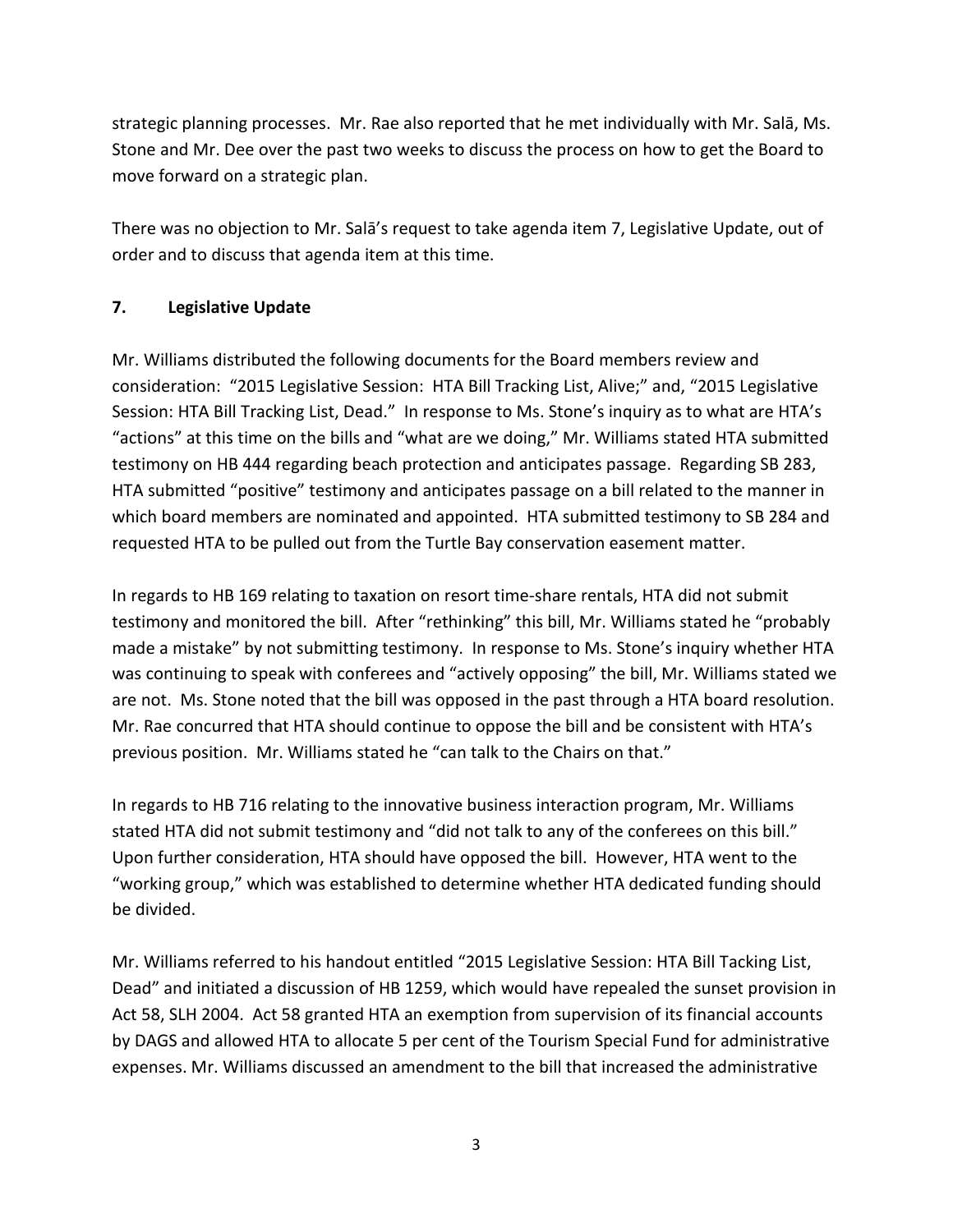expense allocation to 6% without being aware that the bill would repeal the sunset provision. HB 1259 was not referred out of the Senate Ways & Means Committee.

Mr. Rae noted that the "lobbyist" should have advised HTA on these matters and how to "navigate" through the Legislature. Mr. Williams acknowledged that with the sunset of Act 58, HTA would need to move forward with a 3.5% allocation for administrative expenses. Mr. Corteway suggested that HTA should look at its mission and rely on its strategic plan and marketing plans. He does not have any "sense of how many people should or should not be working at HTA." After the HTA looks at its "demands" and the required staffing, we could then go back to the Legislature to request additional funding. HTA is a unique organization in government with a strategic plan and annual marketing plan with performance that is measured. He also stated that over the past three years, the HTA staff is the "finest staff of people that he has ever met." The staff "performs" and deserves the Board's best analysis and support to allow staff to do the job that they do.

Mr. Rae noted that Mr. Corteway's points were well taken. He referred to Mr. Salā's "inspirational moment" and the comment that the Board was "coasting" when the visitor industry has been doing well due to the quality of the staff and its good work. Without referring to staff, Mr. Rae stated, "the coasting of the Board is pau."

Mr. Fried expressed an immediate concern that the 3.5 per cent allocation would adversely impact HTA's ability to retain staff. Ms. Domingo stated that based on what has been discussed, she hears "a lot of speculation" and there is no need to "point any finger" on what has been done. This is a learning experience for the Board to be more involved. There are many other needs in the community and the Board needs to balance "where should the money go." HTA needs to protect its funds but do so with "aloha" because the counties and the public would be affected by having to address their own needs. HTA should step back and tighten up where we can in the programs that HTA funds. Ms. Domingo thanked Mr. Williams for doing the best he could. She does not want to look back but to start reevaluating and make good decisions as a Board.

Mr. Salā acknowledged Mr. Rae's suggestion to call upon Senator Kim to offer her thoughts and comments on this discussion. Senator Kim noted that when she was the Senate Tourism Committee Chair, there were many proposals to sunset the HTA. Upon the appointment of Rex Johnson as the President & CEO, she promised to give HTA two years to perform. HTA got back on track and there was no need to micromanage. The Board functioned well and staff is excellent. But occasionally, HTA needs a "health check" and felt that she needed to attend today's meeting because there were many issues and concerns that arose this legislative

4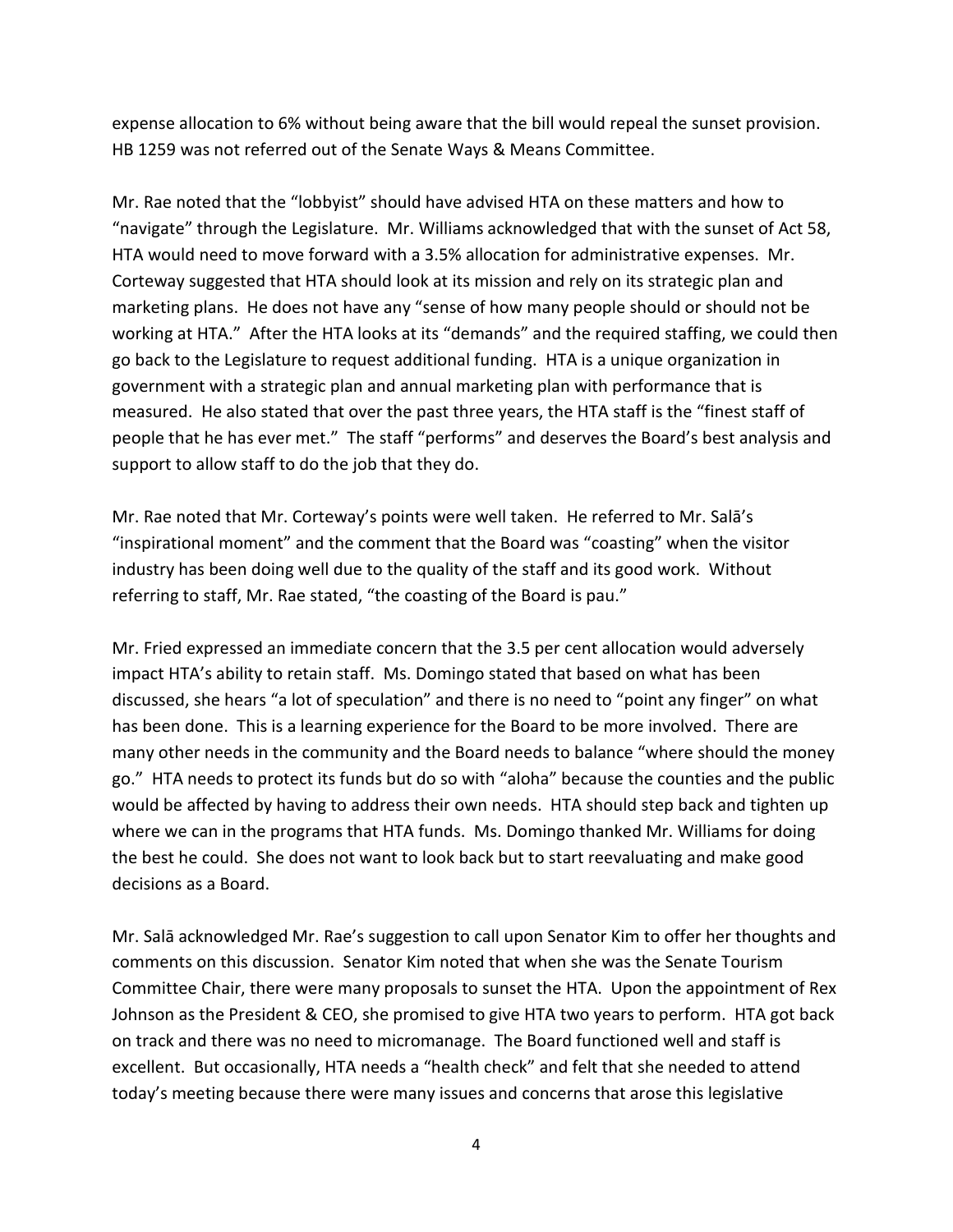session. Because HTA is the only entity in the State that has dedicated funding, it does not need to come to the Legislature to "beg for money." Many entities can offer a connection with tourism and make a request for part of HTA's funding. Senator Kim noted it has been very hard to protect HTA funding and she has tried to do so over the years.

Senator Kim requested HTA to be cognizant that when the Legislature created HTA it can also sunset HTA. When the Legislature provided HTA with dedicated funding, it can also take it away. Since there are so many new people at HTA, the history of HTA's past difficulties may have been forgotten. HTA needs to know its history to avoid making mistakes again. She proceeded to provide her thoughts and comments on various bills presented this session.

In regards to HB 716, Senator Kim noted that the bill would take not only money but also resources from the HTA. HTA would also be required to assist in all aspects of the innovation business interaction program. The appropriation amount was left blank and would allow the conference committee to provide the amount of funding. HTA also provided no testimony on the bill in both the House and Senate. The passage of the bill would also begin the concept that HTA funding can be used to support other agencies and departments. She noted that the Tax Foundation had opposed this bill by noting that HTA funding would be diverted. HTA should be a better advocate to protect its funds.

In regards to HB 169, Senator Kim noted that for years the Legislature has opposed increasing the TAT rate on time-share units. HTA "was absent" and did not submit any testimony.

Senator Kim also provided comments on HB 1259. She distributed the testimony submitted by HTA on the bill that requested an amendment to raise the administrative expense allocation to 6% based upon a table depicting yearly increases in administrative expenses to 2022. She was not made aware of this amendment and would not have agreed to the amendment without asking HTA numerous questions to justify an increase of \$1.2 million. She also inquired whether the Board approved a policy position to increase its administrative expenses by 30 per cent. She believed that HTA's justification for this bill "was poorly done." Senator Kim was also concerned that the amendment was made to a bill that HTA desperately need to preserve its exemption from supervision of its fiscal accounts and its 5 per cent administrative expense allocation. The amendment raised the possibility of the bill being killed.

Senator Kim questioned the allocation of salaries for six employees to the Convention Center Enterprise Special Fund when the salaries were reflected as part of HTA administrative expenses. She asked whether the Board was made aware of this allocation. HTA should not be spending more than five per cent of its TAT allocation for administrative expenses. Since TAT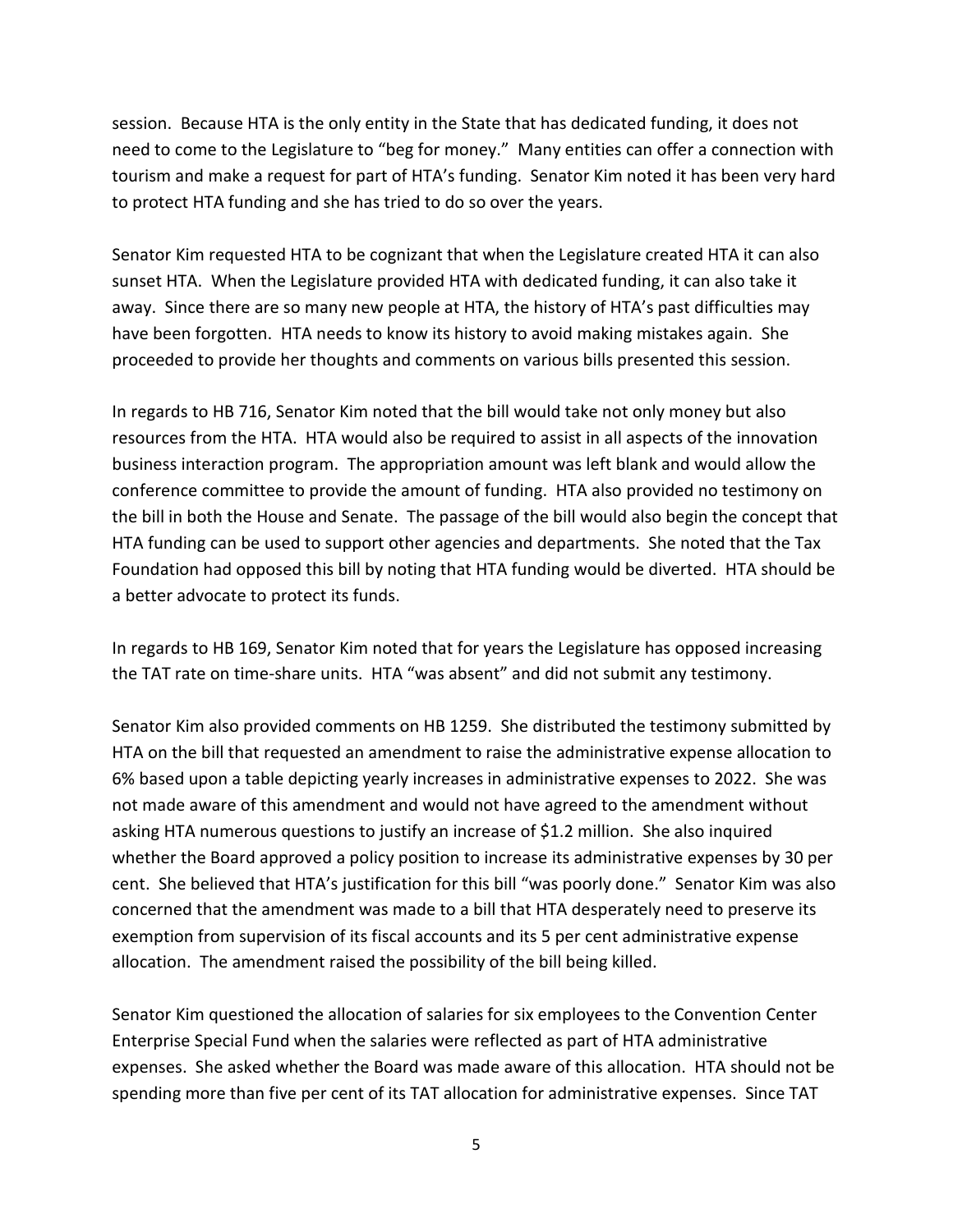revenues should be used to support programs and the environment, a "cap" was placed on administrative expenses.

She hoped that this experience is a "wake up call for the Board" and she "will continue to work with the Board." She "will continue to help and protect our industry" because the "industry is our lifeline for our State." The Board has "a very important role" to take care of the visitor industry. The only way she monitors the Board is through its minutes, which has not been posted online since January.

Finally, Senator Kim stated it was not her desire to "admonish" the Board but to express the important role of the Board to be "caretakers" in protecting the industry. The Board would not be able to protect the industry if it does not "pay attention" especially during the legislative session.

Mr. Rae expressed his appreciation for Senator Kim's remarks and for looking out for HTA. The "coasting is over for the Board." He asked for assistance on how to "ameliorate" the impact of HB 1259 not being passed. Senator Kim responded she would be working on administrative efforts with the Governor's Chief of Staff on how to lessen the impact and to present a legislature measure next year. She distributed an article discussing the difficult history of HTA so that the new Board members would know where you came from "so that you don't make the same mistakes."

The meeting was recessed at 10:42 a.m. The meeting was reconvened at 10:52 a.m.

Mr. Salā acknowledged the comments provided by Senator Kim and his desire that the Board "take up the challenge" to address her concerns.

# **5. Report of the CEO Relating to the Implementation of the State Tourism Strategic Plan Initiatives and/or Staffs' Current Assessments of the HTA Programs**

Mr. Williams acknowledged Mr. Uchiyama, who stated that in lieu of providing visitor statistics he noted the following for April 2015: arrivals will continue to pace in a manner similar to April 2014; the mix of business will be different by a stronger domestic market; and, the international market is down due to a drop in the Japan market and will adversely impact expenditures. In regards to the budget and "in general terms," HTA has contracted approximately \$66 million and committed approximately \$14 million, reflecting a "variance of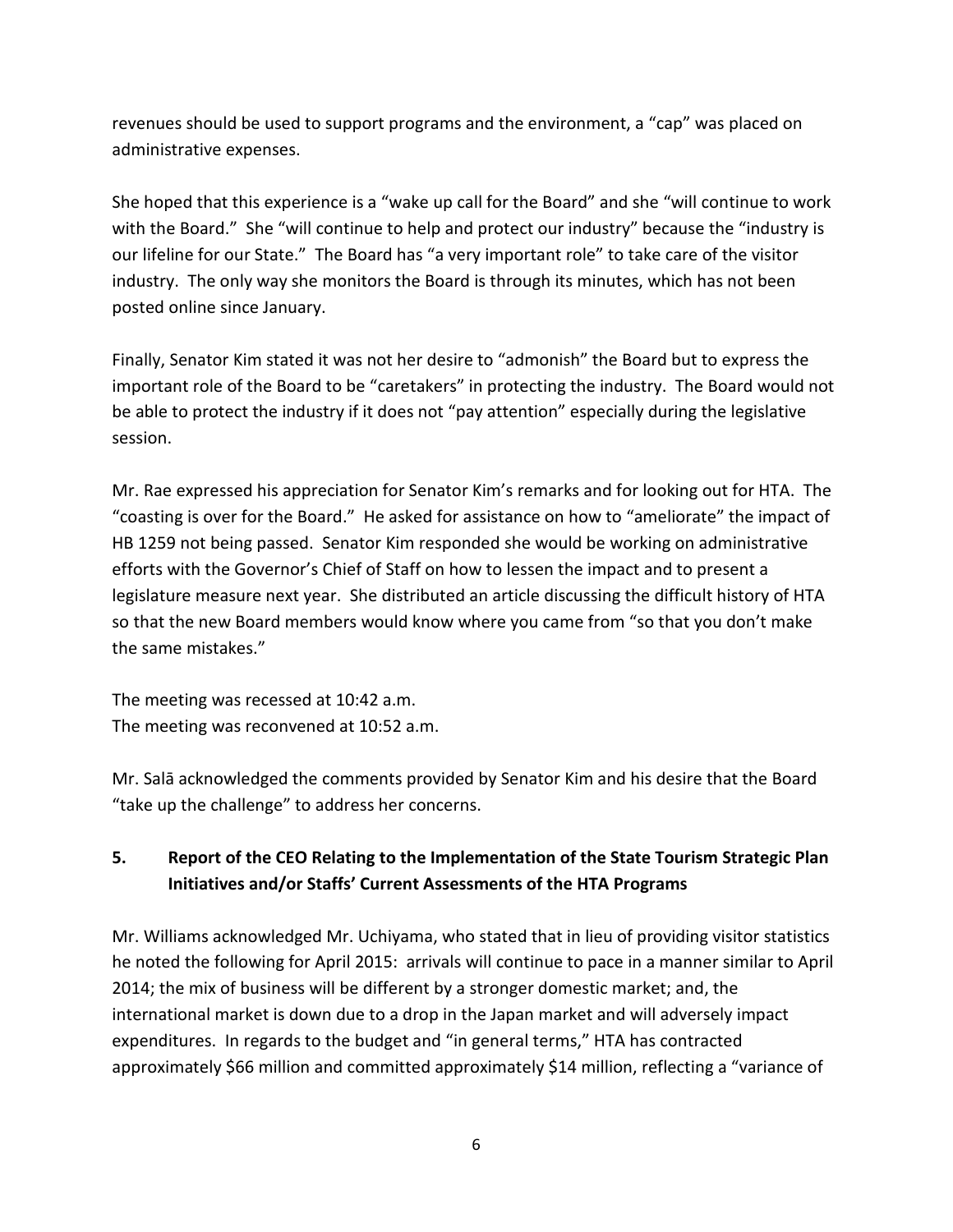about \$13 million," which includes the marketing development funds of "about \$4.3 million" and "about \$1.2 million" in Access.

Mr. Fried asked whether the decrease in the Japanese market is yen related or are there other reasons. Mr. Uchiyama responded that "it is yen related," but noted a decrease in seat inventory. Whenever there is a drop in seat inventory, there is an increase in charter flights. However, we are not seeing as much charter flights as we have seen in the past. Mr. Uchiyama met with the Japan Association of Travel Agents (JATA), who had executed a memorandum of understanding with HTA to try work towards achieving \$20 million arrivals by 2016. HTA has "put a lot of effort" to meet that goal. However, we have not seen much support from JATA. Instead, JATA has initiated a new campaign to promote travel within Japan as the 2020 Olympics approaches. HTA has questioned JATA's commitment to implement the memorandum of understanding.

Mr. Fried asked whether there has been any change in the status of Kona airport becoming an international entry point. Mr. Uchiyama responded that he is aware of continuing efforts to make Kona Airport an international entry point and to also make Japan a preclearance point. Mr. Fried confirmed with Mr. Uchiyama that the main issues are with U.S. Customs and Border Patrol. Mr. Uchiyama discussed efforts with a carrier originating service in Malaysia and stopping in Japan on its way to Hawai'i.

Mr. Rae asked, "who is the point person" leading the "charge" to designate Kona Airport as an international entry point. Mr. Uchiyama responded that Mr. Ford Fujigami is "spear heading" the charge and discussed the various issues with the designation that is in the process of being resolved. There have also been meetings with the congressional delegation.

Mr. Stone suggested that the Board could get more involved in the Kona Airport designation due to numerous tasks currently being assumed by Mr. Fujigami as the Director of Transportation. Ms. Stone offered as "food for thought" whether HTA should take the lead or get a lobbyist to assist. Ms. Stone discussed the need for a lobbyist or another point person to be more "proactive" to push this matter forward. The Board needs to agree whether it would like to hire a lobbyist in Washington, D.C. Otherwise, it would be her guess it would take few more years before this matter would be resolved. Mr. Salā concurred. Mr. Uchiyama noted that Mr. Fujigami has referred a lobbyist for consideration. Mr. Rae asked that HTA contact Mr. Fujigami and contact the Governor's Office to indicate HTA's desire to take a more active role in this matter.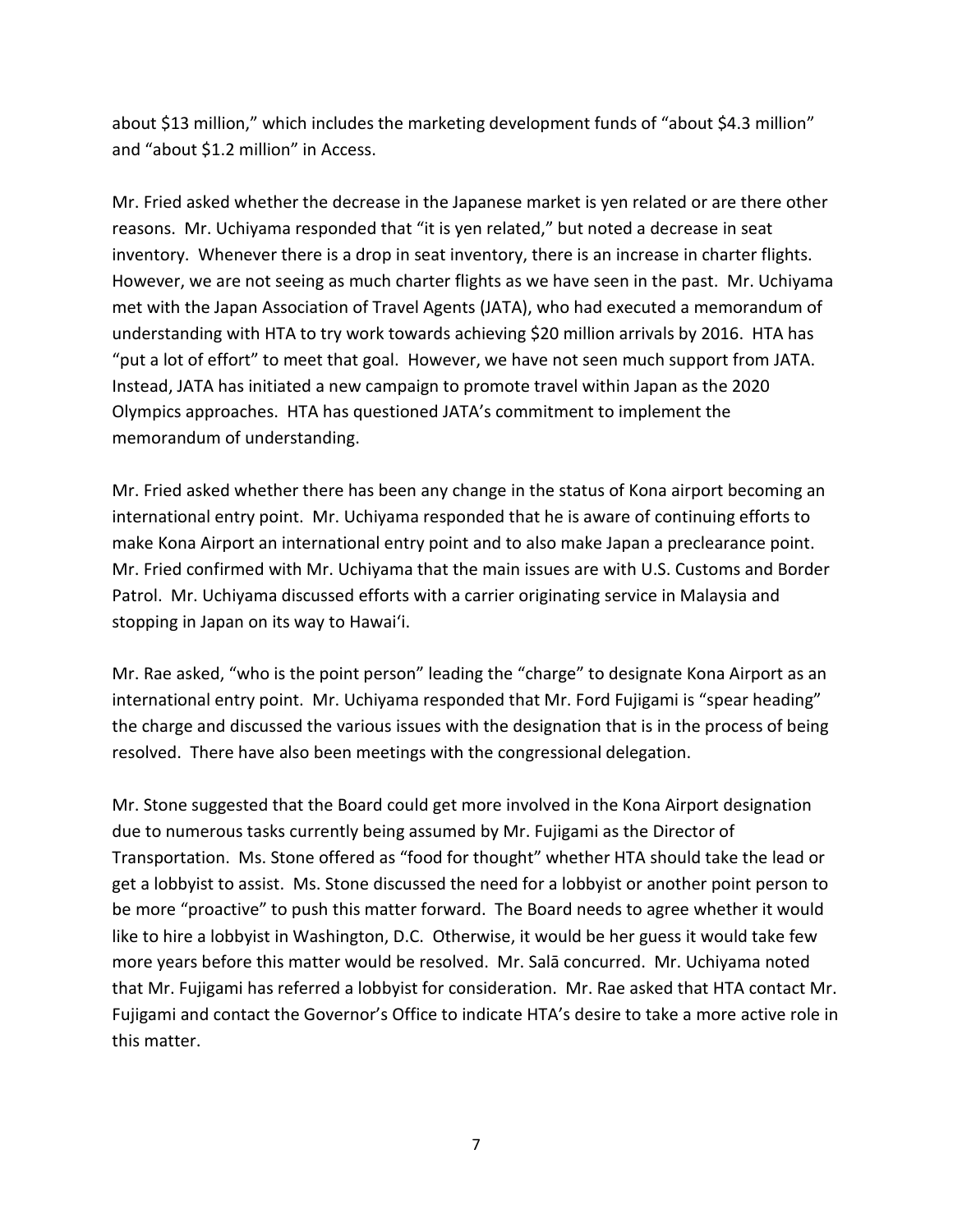Mr. Nakamura asked whether Hawaiian Airlines would be getting another "route to Japan." Mr. Uchiyama responded that he does not foresee another route or expanding flights for Hawaiian Airlines. He discussed the various route scenarios for Hawaiian Airlines flying from Japan.

# **6. Presentation on Festival Events and County Enrichment Program Evaluations, and Contractor Fourth Quarter and Annual Evaluations**

Mr. Salā confirmed with Mr. Uchiyama that the presentation on festival events and county enrichment program evaluations has been deferred in the interest of time.

Mr. Uchiyama stated that the contractors' 4th quarter and annual evaluations have already been distributed to the Board. Staff presented a "recap" of what has already been given to the Board and was included in the Board folder containing documents related to the agenda items for today's Board meeting.

Staff presented a PowerPoint presentation entitled "Marketing Contractors' 2014, 4th Quarter & Year End Review." Ms. Goshi initiated a discussion of the North America major market area (MMA). She displayed a slide depicting the key performance indicators (KPI) for the U.S. West market during the 4<sup>th</sup> quarter. The Hawai'i Visitors and Convention Bureau HVCB) exceeded targets for arrivals, visitor days and airlift. Visitor spending remained flat to target. In the Canadian market, targets were not met for arrivals, visitor spending and visitor days. The market reflected continued concerns over the job market, rising inflation and falling currency value. Ms. Goshi continued with a discussion of program highlights in North America. In regards to airlift activity, domestic scheduled nonstop air seats were above targets. She summarized the North America market in the  $4<sup>th</sup>$  quarter by noting that all targets were met and the KPIs year over year were also up.

Ms. Goshi continued with a discussion on an annual review of the North America MMA by initially presenting a year-end dashboard of the KPI targets. In regards to the U.S. market, HVCB exceeded targets with daily spending being an exception. All targets were met in the U.S. East market with the exception of visitor days. In regards to the Canadian market, all targets were not met with the exception of airlift. She summarized the annual review by noting that television continued to be a primary platform to reach audiences. HVCB has implemented their 2014 annual tourism marketing plan, as adjusted to take advantage of opportunities as they arose and to respond appropriately to shifts in market conditions.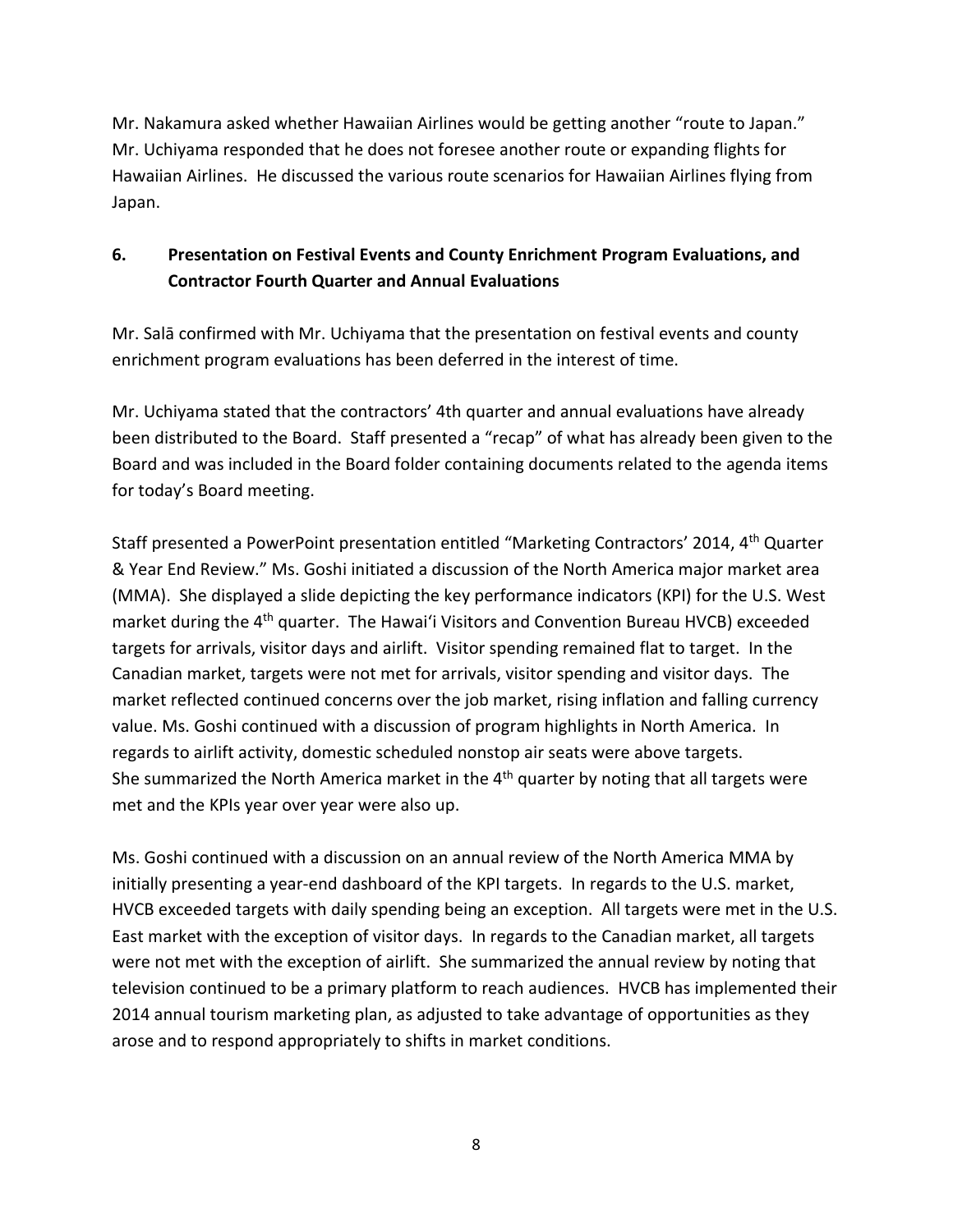Ms. Waki initiated a discussion of the Japan MMA. She displayed a slide depicting the 4th quarter dashboard of KPIs. The contractor did not met 4<sup>th</sup> quarter targets. The primary factors affecting the market were the devaluation of the yen, overall outbound travel was down, and JATA's initiatives for more domestic travel in preparation for the 2020 Olympics. However, the contractor is continuing to work with partners to increase the value and allure of the Hawai'i product. She highlighted various programs and activities, such as co-op programs, implemented in the Japan market as a means to combat the yen devaluation and other economic shifts in Japan. Airlift and load factor were down despite a drop in fuel surcharges. She summarized the contractor's  $4<sup>th</sup>$  quarter performance by noting that it had successfully executed all of its programs and were creative in adjusting to market changes, such as relying upon a Japanese character to lure visitors to Hawai'i. The contractor was able to bring together wholesalers and collaborate with industry partners.

In regards to a year-end evaluation of the contractor, Ms. Goshi noted that arrivals, visitor days and airlift were below targets. The main reasons for not reaching targets were the yen devaluation and the Japan government focus on inbound and domestic travel in preparation for the 2020 Olympics. She noted that the outbound travel from Japan to other popular destinations, such as Korea and Thailand, was down 15% while outbound to Hawaii was down only 3.3%. In summary, Ms. Goshi stated that the contractor continues to display creative ideas to market Hawaii and understands Japan's economic trends. The contractor has great connections with other industry leaders.

Mr. Fried asked whether the homeless issue was a concern for the Japan visitor. Mr. Uchiyama responded that service delivery to the Japan visitor is a more important concern as the price for the Hawaii product increases. Mr. Rae asked whether the Japan targets were realistic. Mr. Uchiyama expressed a desire to keep the targets as a means to work with JATA to request more assistance in creating excitement in Japan. In response to Mr. Rae's further inquiry whether we should deploy efforts to other markets because of the yen devaluation, Mr. Uchiyama noted that Japan remains a very important market and should continue because the per person per day spending is great.

Mr. Story presented the staff evaluation for the Oceania MMA and displayed a slide depicting the 4<sup>th</sup> quarter KPI results. The contractor was ahead of targets in all categories, especially the daily spend when recognizing the weaken Australian currency. Moving forward, Australia needs to adjust its focus to improve visitor arrival distribution to Hawai'i Island. Mr. Story provided an extensive discussion of the cruise industry growth in Australia and noted a cruise "FAM" for travel agents in the Oceania market. The airlift from Oceania had also increased. In summary, the contractor's  $4<sup>th</sup>$  quarter results were positive when compared to the previous

9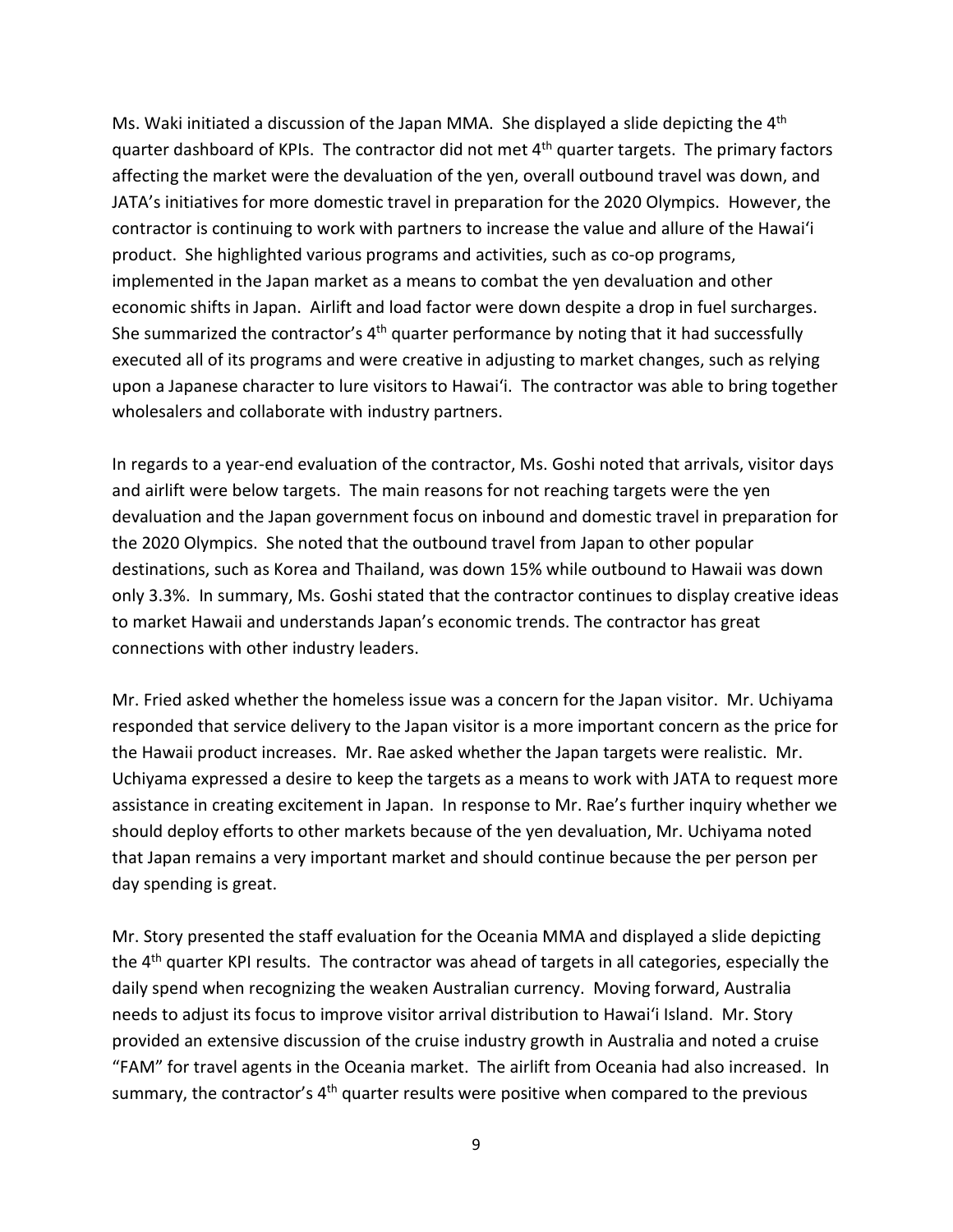quarters. The quarterly year-over-year growth in each KPI category was also strong. However, travel to Hawai'i Island remains a concern.

Mr. Story discussed the contractor's annual performance and referred to a slide depicting the annual dashboard of KPI results. The contractor ended the year ahead of targets except for island distribution and especially to Hawai'i Island. The various programs and activities conducted by the contractor were discussed. In regards to airlift on an annual basis, he noted the additional flights and capacity provided by Hawaiian Airlines, Air New Zealand, and Qantas. In summary, the contractor executed quality programs and the KPIs were positive. However, travel to Hawai'i Island remains a concern. As airfares become competitive, there is a good opportunity for the meetings, conventions and incentive market to obtain more business. The concerns in the Oceania market were the exchange rate and island distribution.

Ms. Waki presented the evaluations for the contractor in the Korea market. She displayed a slide depicting the dashboard of KPIs during the  $4<sup>th</sup>$  quarter and noted targets were not met. It is believed that the months of October and November were bad months for Korean visitors to travel. The various programs and activities conducted during the 4<sup>th</sup> quarter were highlighted. The contractor conducted a promotion with Asiana Airlines during the  $4<sup>th</sup>$  quarter. In summary, the contractor had implemented various FAM trips and put significant efforts into maximizing public relations exposure by developing relationships with the media.

Ms. Waki continued with a discussion of the Korean contractor's annual performance. The contractor did not achieve targets on an annual basis. She discussed a breach of contract and termination of HTA's contract with Aviareps Marketing Garden when Ms. Emily Kim had resigned from Aviareps. HTA had adopted a position that Ms. Kim was a key employee and that without her presence Aviareps would not be able to have the necessary staff to successfully achieve the goals and objectives in its marketing plan.

In response to an inquiry from Mr. Fried whether the significant drop in the Korea market was due to the departure of Ms. Kim, Mr. Uchiyama stated there were other factors that also played a role and were in addition to Ms. Kim's departure. Mr. Uchiyama responded to an inquiry from Ms. Stone regarding the process for terminating Aviareps contract by noting that the contract was terminated at the end of 2014 based on the contractor failing to abide by a contract provision requiring Ms. Kim to spend half of her time on the Hawaii contract. Mr. Nakamura inquired as to what may have caused the "drop" since the new contract was executed. Mr. Uchiyama indicated "other factors" affected the market and discussed the efforts of the current contractor. Ms. Stone expressed a desire that "moving forward we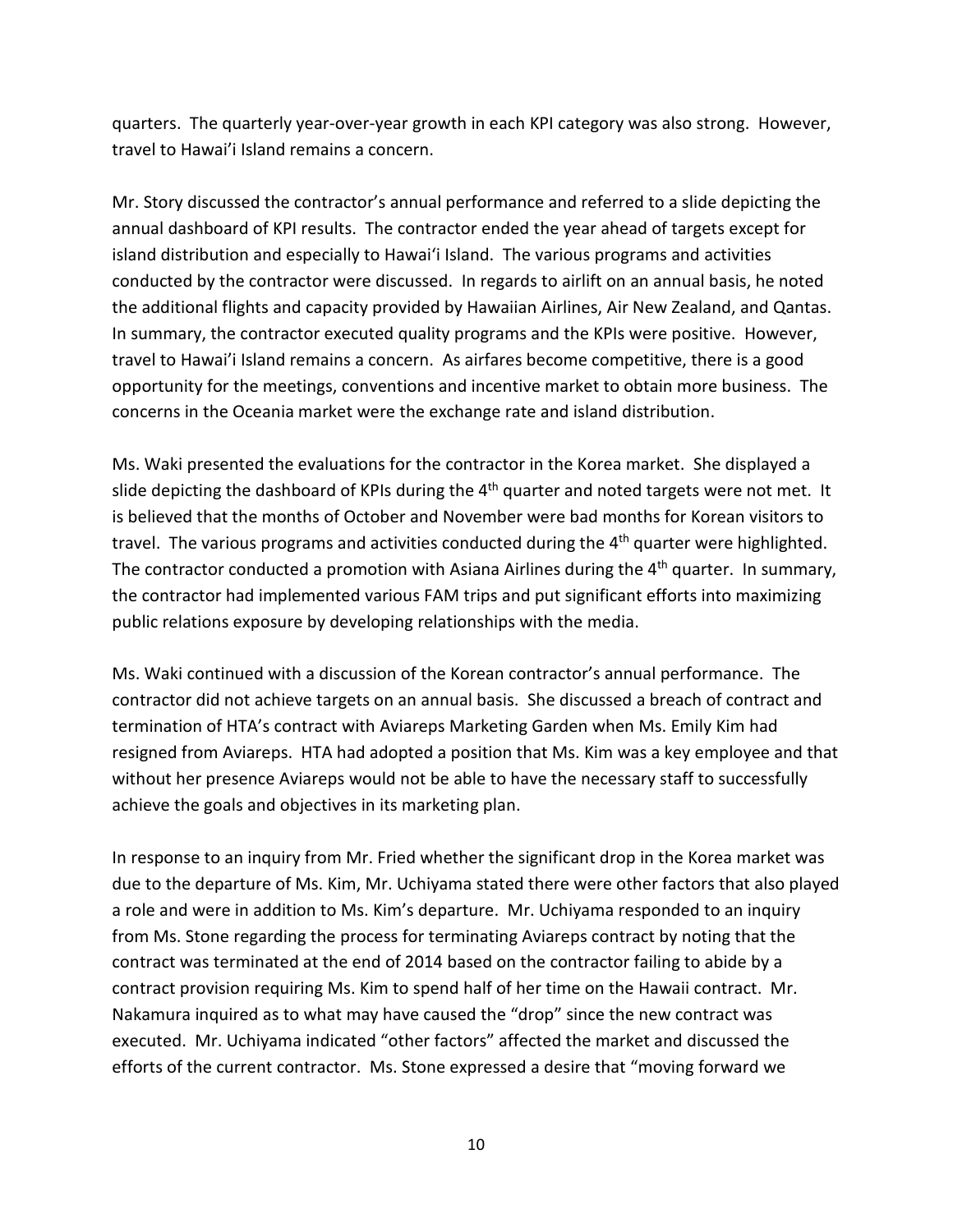should keep an eye on the market to determine whether the departure of Ms. Kim" was the cause for a drop in the Korea market.

Ms. Goo presented an evaluation of the China market. The contractor had exceeded its KPI targets for the 4<sup>th</sup> quarter. The per person per spend was at \$441 and the highest among all visitors to Hawai'i. She highlighted the various activities and programs conducted by the contractor in the 4<sup>th</sup> quarter. The contractor also met regularly with Hawaiian Air, Air China and China Eastern to develop co-op plans for 2015. Efforts are continuing to be made by the contractor to initiate air service from southern China. In summary, the contractor exceeded all targets for the quarter with positive year-over-year growth. All planned programs were executed and additional programs were implemented. Contractor also improved its efforts to timely communicate with the Hawai'i partners and its coordination of FAMs.

Ms. Goo displayed a slide depicting the year-end dashboard for the China KPI targets and stated that the contractor "ended well for all major KPIs." In summary, the contractor had focused its efforts to work with the China travel trade to make Hawai'i a stand-alone product and not just a two-night stopover in a 13-15 day U.S. package. She expressed a need for the contractor to improve upon its destination knowledge.

Ms. Goo continued with a presentation on an evaluation for the Taiwan contractor and displayed a slide depicting the  $4<sup>th</sup>$  quarter KPIs, which reflected the impact of a significant drop in air seat capacity due to Hawaiian Airlines cancellation of its Taipei service. She highlighted the various programs and activities during the quarter. The contractor has been successful in working with China Airlines to help improve its load factor and monitoring the success of its "PAK Product," which is a uniform product sold by a group of agents at a uniform price with synergized promotional efforts. In summary, contractor did not meet its 4<sup>th</sup> quarter KPIs due primarily to the reduction in air capacity. However, the contractor has executed all of its planned programs and activities.

On an annual basis, Ms. Goo noted that the Taiwan contractor did not meet the KPI annual targets. The only positive growth was in the average length of stay. In summary, the new Taiwan contractor is active, creative and resourceful in executing large consumer campaigns. Staff has been stressing upon the contractor to be mindful of the KPI targets that must be met. The contractor has been asked to "step up" and is expected to be more effective in stimulating more travel to Hawai'i. However, HTA is aware of external conditions, such as the termination of Hawaiian Air flights and the unprecedented travel by Taiwan visitors to Japan due to the yen devaluation.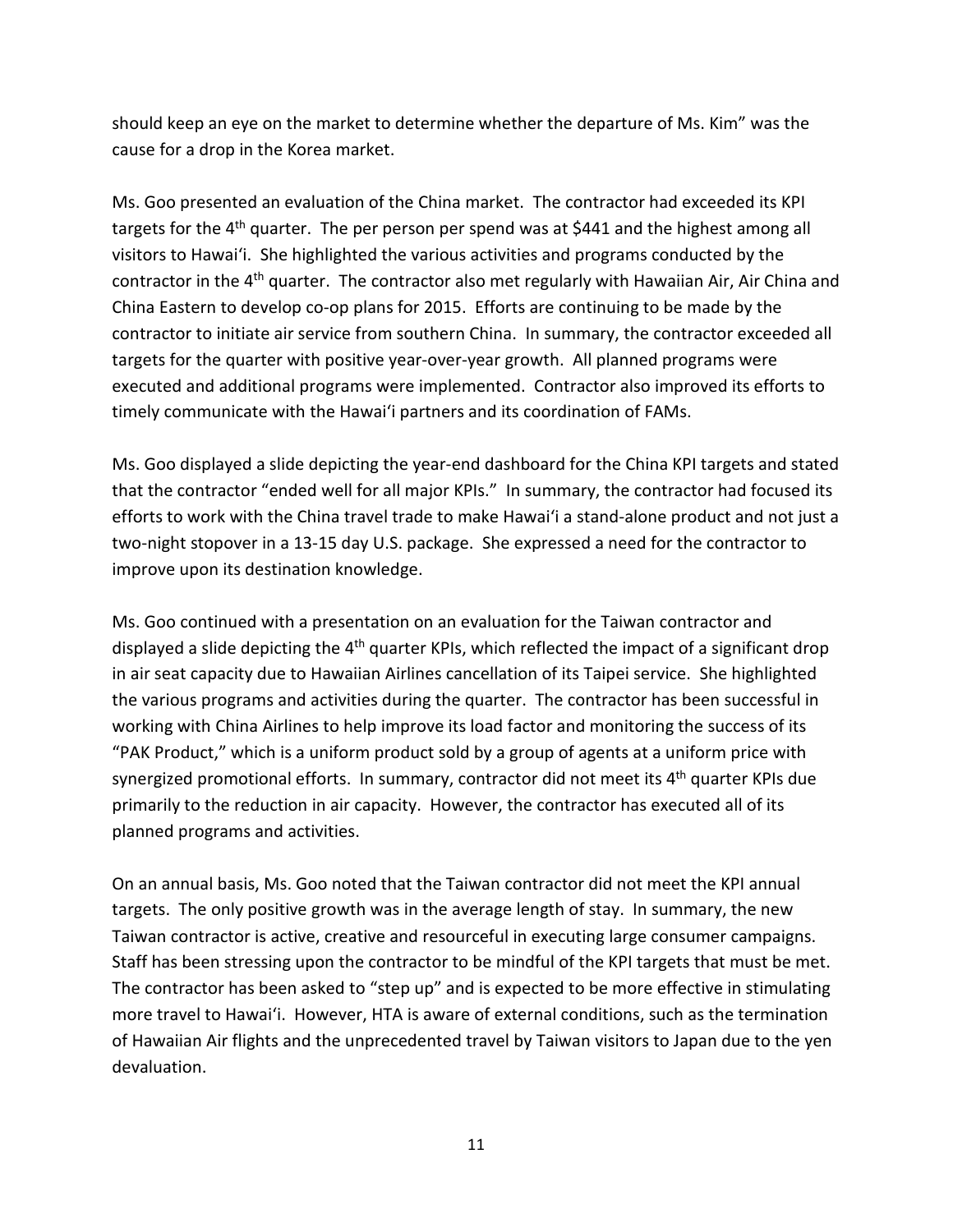Ms. Stone expressed a need for a "road map" to know what the contractor will be doing to reach its targets, including the factors causing a drop in the market and how we are responding to those factors. From the Board's perspective and moving forward, it is not enough to just ask the contractor to "step it up." We need to know in what way will the contractor reach its targets. This information is not limited to just the Taiwan market but also for the Korea and Japan market. Mr. Fried added that it would also be helpful if there were a comparison in each market of actual data in the  $4<sup>th</sup>$  quarter 2013 that is compared to the  $4<sup>th</sup>$  quarter 2014.

The base budget for Taiwan was \$120,00. Mr. Dee stated an observation over time would be to link the money spent in the market to money spent by the visitor from that market. We would be to compare the money spent in each market and the visitor expenditure from that market. Mr. Uchiyama responded that we already have that data within the data for "cost per arrival against the spend" and "cost per arrival based on expenditure." This data could also be provided to the Board.

Mr. Story initiated a presentation evaluating the contractor's performance in the Europe MMA by displaying a slide depicting the 4<sup>th</sup> quarter results of the KPI targets. The contractor fell short in meeting their targets. He discussed the various programs and activities executed by the contractor. In summary, the 4<sup>th</sup> quarter results focused primarily on training agents and tour operators and would not have a significant impact on achieving targets for this quarter. However, it is expected that the current training will positively impact future travel. Mr. Story noted that a new German team has been assigned to promote greater public relations and media exposure. The contractor also appointed a new day-to-day manager, who appears to be more proactive but may require additional time to learn more about the destination, the development of relationships, and an understanding of HTA processes and procedures. Staff has expressed a concern that there were not enough co-ops during the year to keep momentum in the market.

In regards to the contractor's annual evaluation, Mr. Story stated that the contractor was able to reach approximately 88% to 96% of its KPI targets for the Europe market. He noted that spending was below targets because consumers may have been watching their wallets given the state of their respective economies. In summary, the contractor's performance on an annual basis reflected the large turnover in personnel to the extent that a new UK team started in the middle of 2014 and an entirely new German team started near the end of the year. The contractor's staff needs to learn about HTA's processes and developing marketing relationships in Hawaii. Contractor will need to find staff stability, incentivizing the Ke Kula training, and being more creative in using social media in promotions and consumer awareness opportunities. Going into 2015, the contractor needs to more aggressive and creative to

12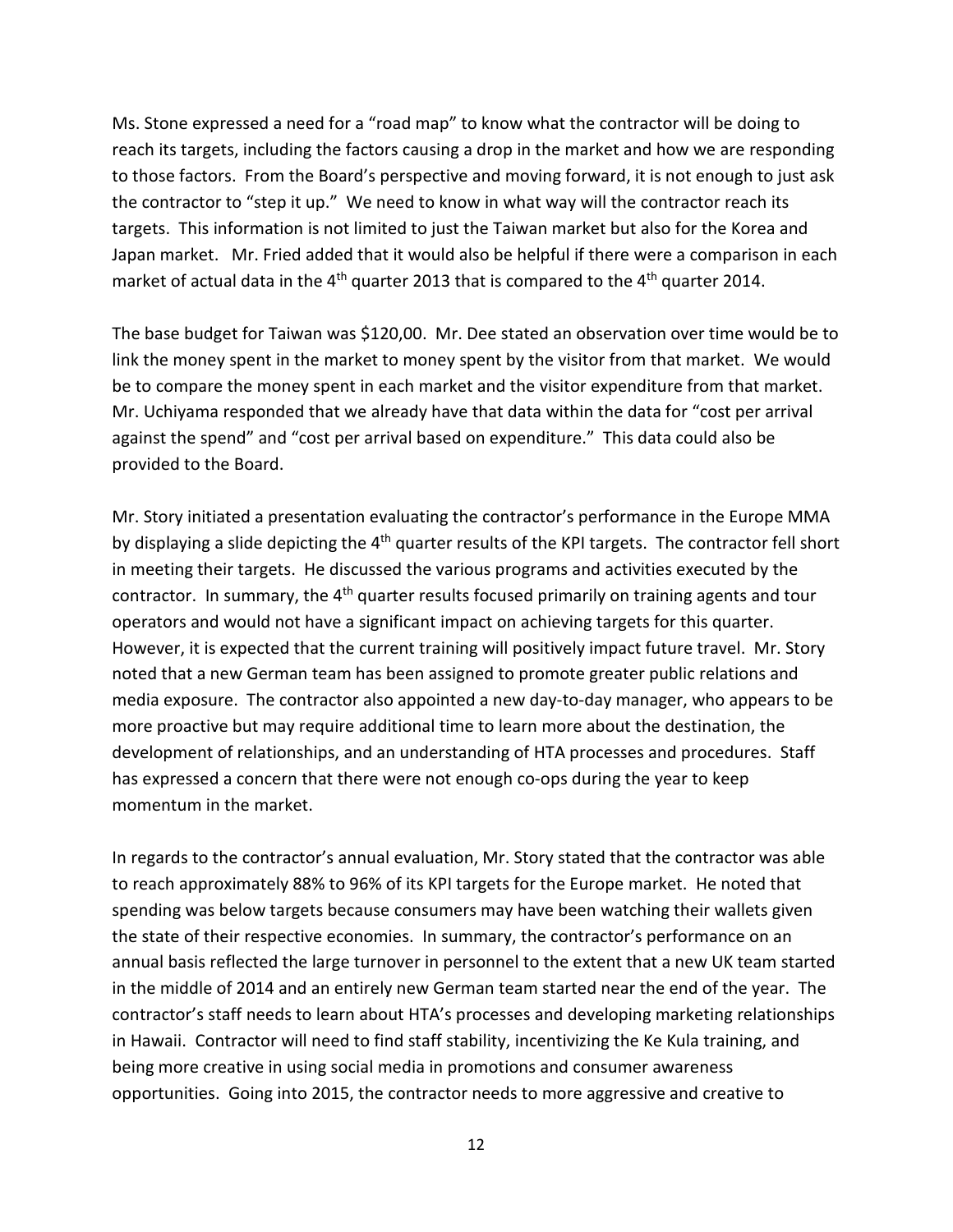intensify activities with tour operators and increasing Hawaii based branding opportunities. Contractor should also reposition the Hawaii destination as a stand-alone destination and not part of a multi-country destination.

Mr. Story continued with a presentation of the Latin America contractor's 4<sup>th</sup> quarter evaluation and displayed a slide depicting the dashboard for KPI targets. The contractor began service in March 2014. The KPI results for the quarter were above targets with the exception of daily spending. He highlighted various programs and activities conducted in the market and noted meetings with Aeromexico Airlines to discuss flights between Mexico and Hawaii. In summary, the contractor's performance in the  $4<sup>th</sup>$  quarter was positive. On an annual basis, Mr. Story stated that the contractor ended 2014 above targets for all KPIs except per person per day spending that may be due to Latin America's weak currencies. He discussed the various programs and activities of the contractor after having started in March 2014. Moving forward, the contractor needs to strengthen current relationships, develop new partnerships, and increase destination knowledge. In 2015, Contractor has proposed to implement creative cobranding initiatives to get in front of consumers and promote relationships with the two major travel agencies.

Ms. Stone asked why we hired a new Latin America contractor in March 2014 and what countries are we in. Mr. Story responded that we are in Argentina, Brazil and Mexico and the contractor is paid \$250,000. There is a Hawai'i office in Argentina and Brazil. Although we do not have an office in Mexico, it has a lot of potential and we have been working with Aero México to schedule seasonal air service. Mexico is a growing market.

In response to Mr. Fried's inquiry regarding non-stop flights from Norway, Mr. Uchiyama stated that the flights are still under discussion and indicated that there were problems with the type of aircraft that would be used for the flights. He added that Delta Airlines has bought an interest in Virgin Atlantic flying from Europe and would be able to enter Delta's hub cities. This would create opportunities for travel from Europe to Hawai'i.

Mr. Lynx presented staff's evaluation of the contractors under the Meet Hawaii team. By 2014 year end, the MCI team achieved 90% of its goals due to a unusually high short term bookings in the domestic MCI area. The team worked hard on conversion to come within 10% of achieving its  $4<sup>th</sup>$  quarter target. Throughout 2014, the domestic MCI contractors were able to substantially increase tentative bookings to be 46% higher than last year. The international MCI contractors attained 93% of their overall goal. Mr. Lynx continued his presentation by discussing the booking pace into 2021 using historical and projected data. He noted that 2018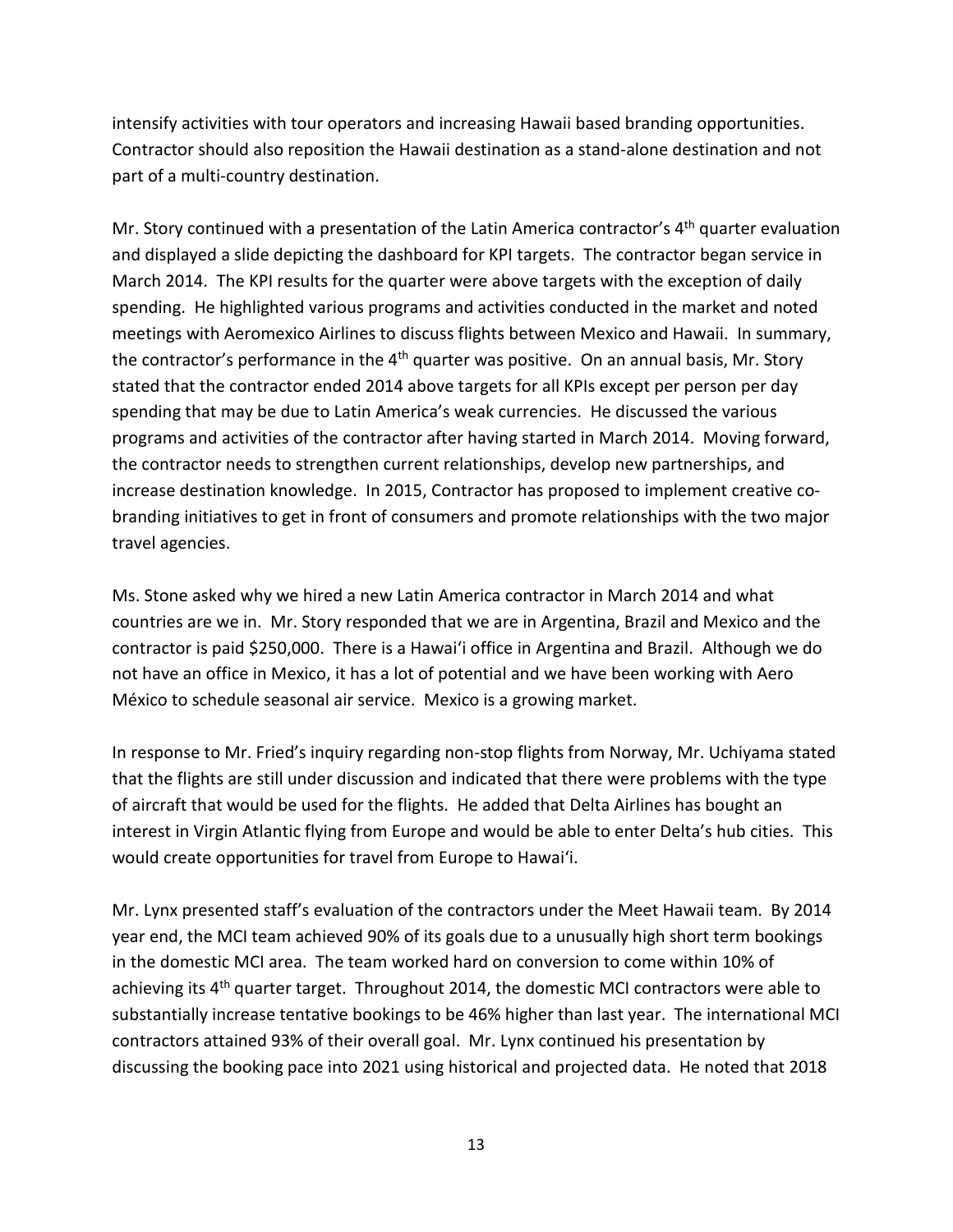is the main opportunity year we need to focus upon. The contractors have increased the definite conversion rate to 42% while the industry standard is 28%.

Within the MCI market, Mr. Lynx discussed how air cost has been frequently cited as one of the major concern for Hawai'i not being considered for group travel. However, the Meet Hawai'i team has been developing strategies in response to that booking concern. He continued his presentation by highlighting HVCB's MCI activities. In regards to AEG/convention center, the contractor exceeded its target by 32 events and met the total attendance target. He highlighted AEG's activities during the year, including the development of new revenue streams with other AEG venues and the development of new photography and video assets for use all HTA marketing contractors.

Finally, Mr. Lynx discussed the performance of the international MCI contractors. The Japan MCI was supported by Prime Minister Abe's economic policies promoting exports that indirectly enhanced MCI incentive travel opportunities in Hawai'i. The Korea MCI achieved 113% of its annual goal due primarily from an increase in MCI demand arising from low fuel surcharge and the resulting drop in airfares. The Korean groups are also gravitating to Maui after entering through Honolulu. The China MCI achieved 74% of its annual goal. Approximately 70% of the MCI business from China represented first time travel to the United States. The contractor is actively engaged in MCI training and workshops. The Oceania MCI contractor achieved 49% of its goal and approximately 66% of the travelers were new to Hawai'i. The contractor has been successful with packaging O'ahu travel with neighbor island travel. The travelers from Oceanic do not favor resort fees and separate pricing and favoring instead "all inclusive" pricing. Leads have increased due to additional lift. The Taiwan MCI contractor has produced 10% of its annual goal due to its focus on training the travel agents. It has focused on targeting the cosmetics, multilevel marketing, and educational segments. The key to its long term MCI growth is to develop its airline relationships.

In response to a question from Mr. Dee, Mr. Lynx defined "tentative" to mean a booking that "we are holding space for" and "that there is a 80% chance or more of converting it." Our conversion rate is 40%. Mr. Dee referred to last paragraph on page 2 of the Meet Hawai'i Group Sales Status Report-March 2015, which was included in a Board folder containing documents related to the agenda items for this meeting and states that the demands of working several large citywide groups in tentative status continues to challenge the team while maintaining a fast-paced, transaction heavy single property load. He asked whether this is an emerging trend. Mr. Lynx responded that it is not a trend. Instead, it was included in the report to note that there has been a discussion to balance more time to prospect new business and not attend the many "shows" previously attended by MCI team members and have not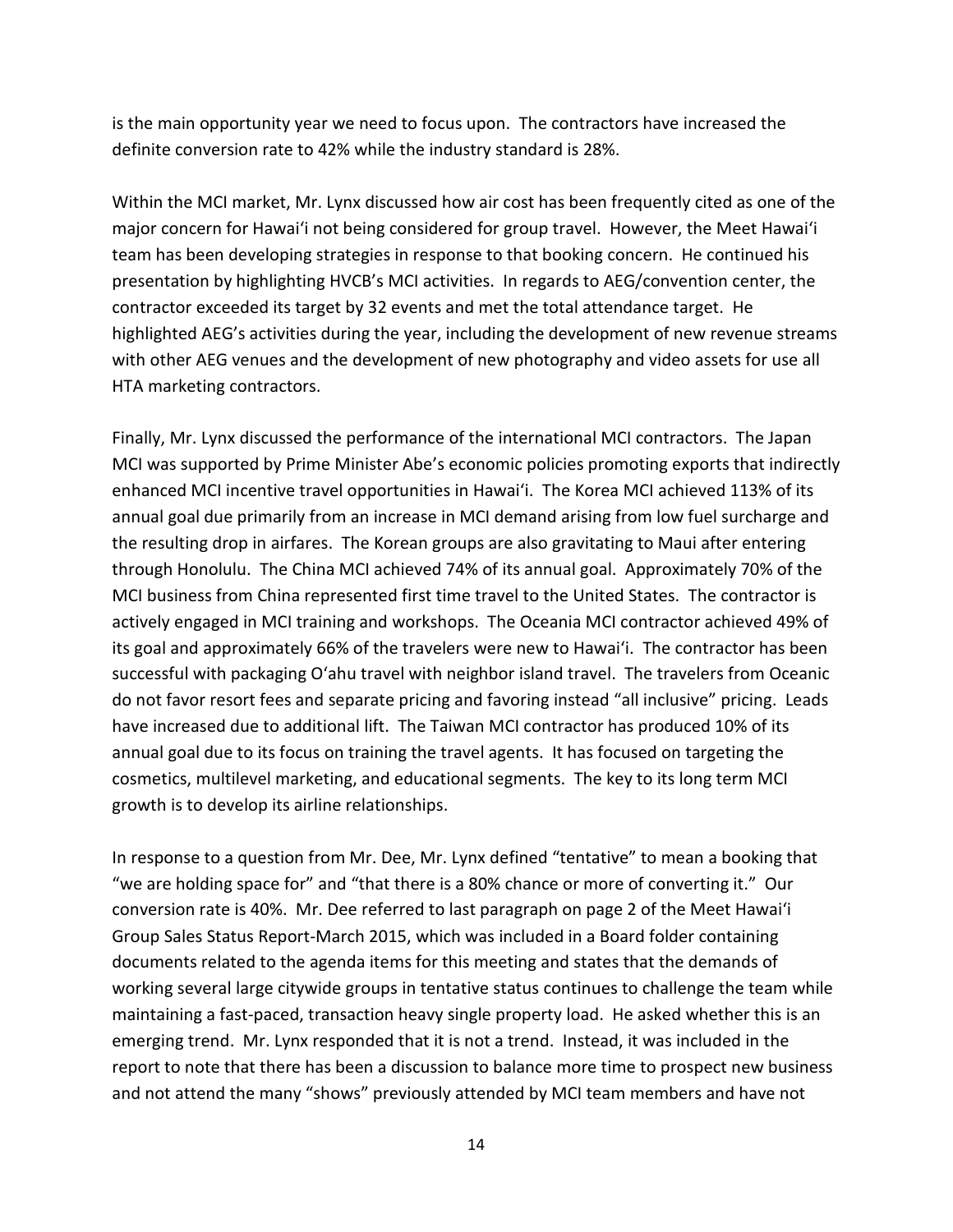been producing. There is a need to balance our time with the limited resources available. Mr. Dee referenced Senator Kim's observation in reference to legislation that HTA needs to "focus." The MCI team members are doing a lot of things and we need to determine moving forward what activities can be cut backed. We need to focus on areas that give us the best long-term prospects. The Board needs to be educated in this area so that the Board can help.

Mr. Salā confirmed with Mr. Uchiyama that the PowerPoint presentation provided by staff may also be viewed online by the Board.

The meeting was recessed at 12:10 p.m. The meeting was reconvened at 12:20 p.m.

#### **8. Presentation, Discussion and Approval of HTA's Financial Reports**

Mr. Salā will be working with staff on the financial reports for March 2015.

#### **9. Update on President and CEO Search Process**

Mr. Fried made a motion, which was seconded by Ms. Stone, to go into executive session to discuss a personnel hire and involving matters of privacy. All the Board members present without any objection unanimously approved the motion.

The meeting was recessed to go into executive session at 12:22 p.m. The meeting was reconvened at 1:37 p.m.

Mr. Salā stated that the report of the CEO Search Investigative Committee was noticed on the agenda as an "update" rather than as "the report" of the investigative committee because, under section 92-5(a)(2), HRS, there are matters of privacy that do not permit us to release the name of the candidate at this time. We can however report that a candidate has been chosen by the committee, negotiations on salary and contracting are being pursed, and at the next meeting in public the name will be released and there will be a full Board discussion and public comment followed by a vote of the Board pursuant to section 92-2.5(e), HRS. The Board therefore has been apprised of the confidential and full report of the CEO Search Investigative Committee; all non-confidential information has been released to the public; and, were the agenda to have been worded to reflect a "report" rather than an "update," no additional information beyond an update was available to the public in any event.